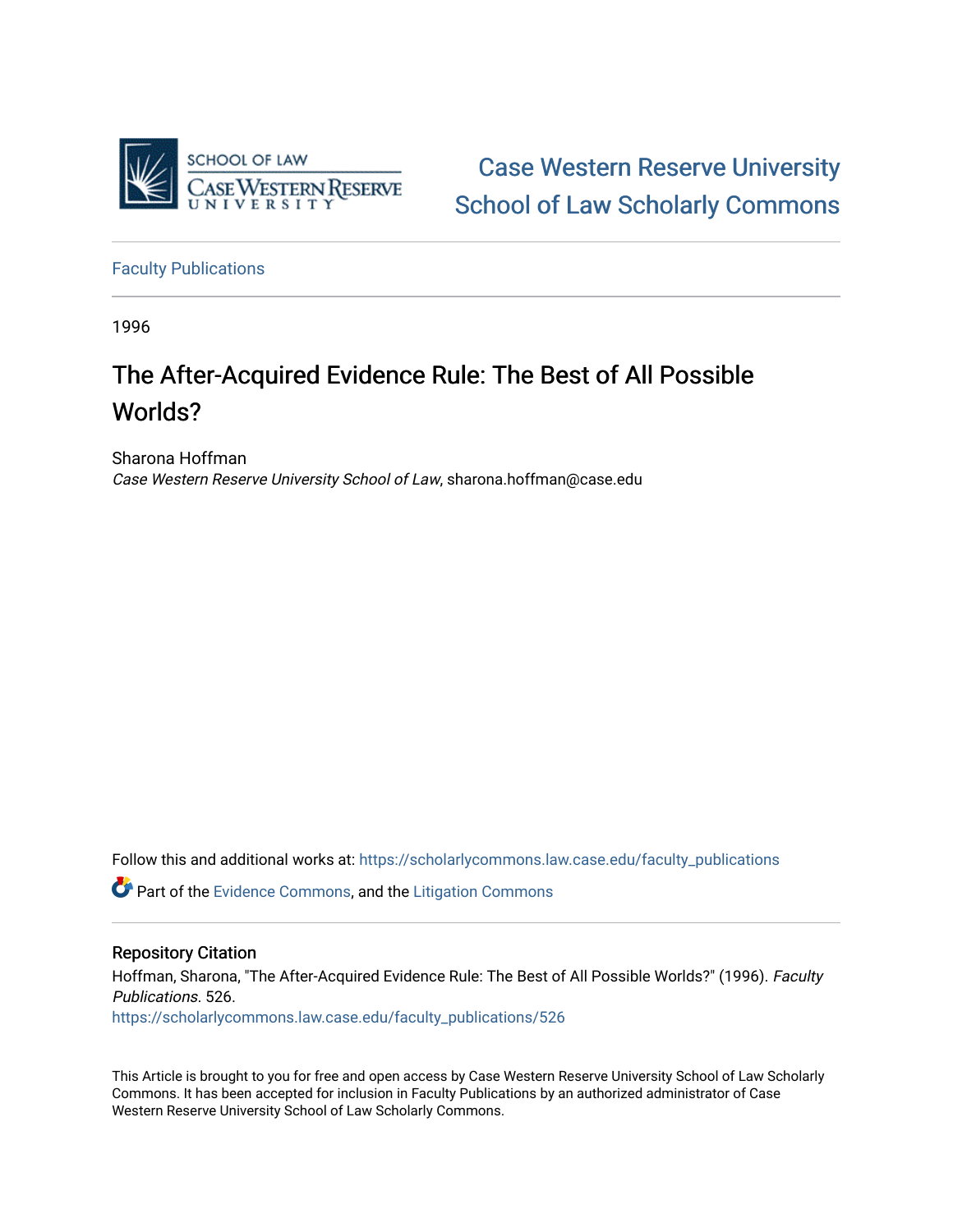# The After-Acquired Evidence Rule: The Best of All Possible Worlds?

#### SHARONA HOFFMAN

*Although the Supreme Court provided substantial guidance in its*  McKennon *decision, it left several significant questions unanswered. These questions include the following: (1) To which antidiscrimination statutes does the* McKennon *standard apply? (2) What is the employer's standard of proof with respect to after-acquired evidence? (3) To what extent, if any, should compensatory damages, punitive damages, liquidated damages, and attomey fees be limited in afteracquired evidence cases? ( 4) Which conditions constitute "extraordinary equitable circumstances" that may alter the scope of relief under the* McKennon *standard? In order to find answers to these questions, the author examines the EEOC Enforcement Guidance conceming after-acquired evidence, which was published in December 1995.In addition, she analyzes several court decisions and legal commentaries and provides her own insight into these issues.* 

 $\mathbf{Q}_{\text{disch}}$ uestions regarding after-acquired evidence arise in the arena of employment discrimination law when an employee challenges a discharge as discriminatory, and the employer subsequently learns of particular acts of employee wrongdoing which would have justified the termination if previously known.<sup>1</sup> After-acquired evidence can be defined as evidence of employee misconduct that is not known by the employer at the date of the discharge.<sup>2</sup>

In *McKennon v. Nashville Banner Publishing Co.,* 115 S. Ct. 879 (1995), the Supreme Court determined the extent to which afteracquired evidence may serve as a bar to recovery in an employment discrimination case. In an effort to evaluate the impact of the *McKennon* decision on charges of discrimination filed with the United States Equal Employment Opportunity Commission (EEOC), the EEOC issued "Enforcement Guidance on after-acquired evidence and *McKennon v. Nashville Banner Publishing Co.,* 115 S. Ct. 879, 65 EPD

*Sharona Hoffman is a Senior Trial Attorney in the Equal Employment Opportunity Commission's Houston District Office and an adjunct professor at South Texas College of Law. The views expressed in this article represent the personal views and opinions of*  its author and are not intended to represent the views of the Equal Employment *Opportunity Commission or any other United States governmental agency.* 

*Employee Relations L. !./Vol. 22, No. 2/Autumn 1996* 

CCC 0098-8898/96/220279-16 ~ 1996 John Wiley & Sons, Inc.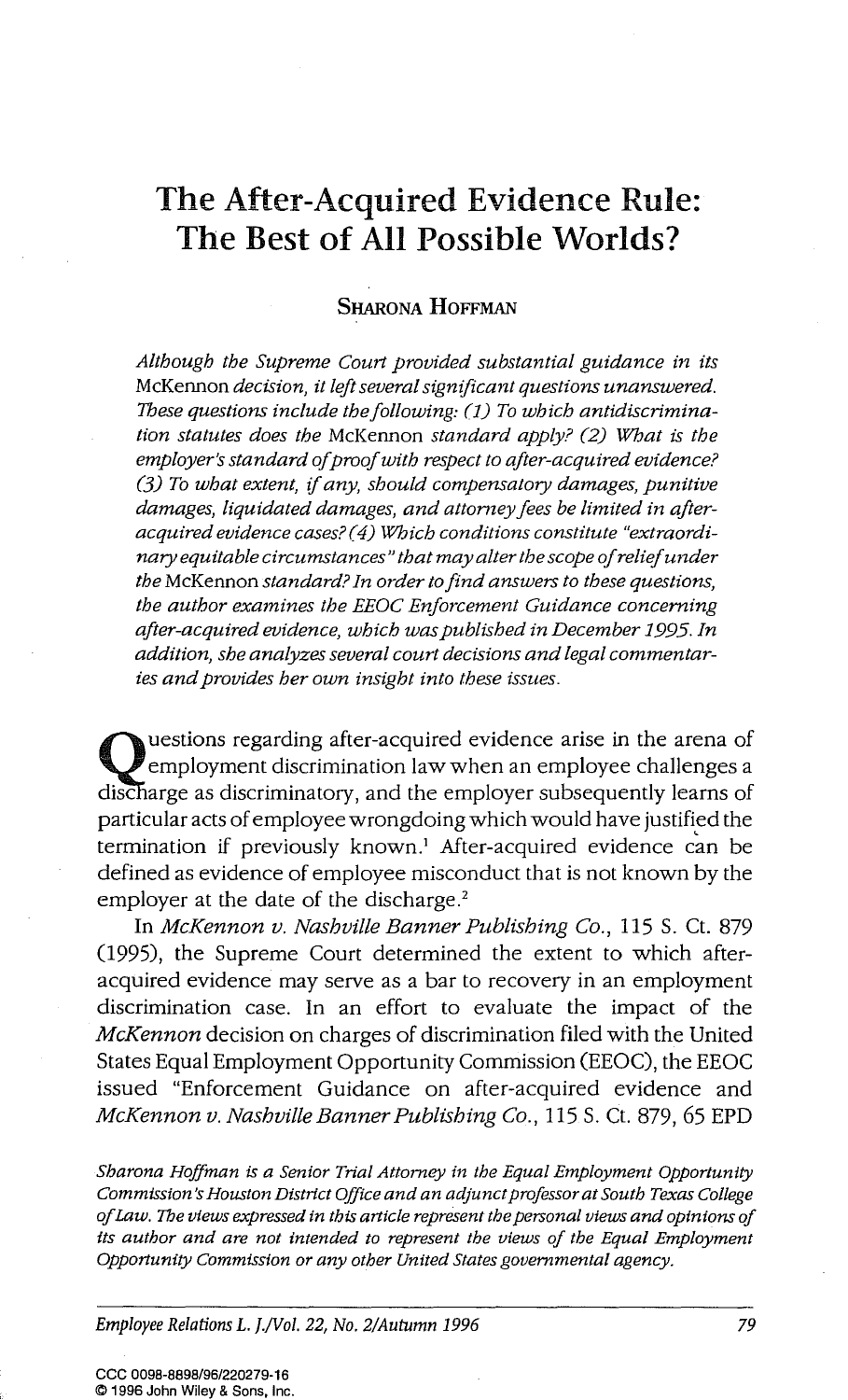9[43,368 (1995)," Notice No. 915.002, dated December 14, 1995 (hereinafter "Guidance" or "EEOC Enforcement Guidance"). In addition, numerous legal scholars have offered their own interpretations and criticisms of the *McKennon* decision and have expressed concern over questions left unanswered by the Supreme Court. This article analyzes the guidelines delineated by the *McKennon* opinion and the EEOC and discusses the after-acquired evidence issues yet to be elucidated by the courts.

# *MCKENNON V. NASHVILLE BANNER PUBLISHING* CO.: RESOLUTION OF A SPLIT IN THE CIRCUITS

The use of after-acquired evidence as a defense in employment discrimination cases was extensively debated for almost a decade prior to the issuance of the *McKennon* decision. Circuit courts which considered the issue reached conflicting decisions, making the afteracquired evidence question ripe for resolution by the Supreme Court.

# Prior Circuit Court Decisions

In *Summers v. State Farm Mutual Automobile Insurance Co.,* 864 F.2d 700 (lOth Cir. 1988), the Tenth Circuit held that after-acquired evidence functioned as a complete bar to recovery in a case alleging age and religious discrimination. The court of appeals affirmed the district court's granting of summary judgment to the employer based on evidence that the plaintiff, a State Farm claims representative, continued to falsify company records after being warned that such conduct would result in termination. Although the evidence was discovered four years after the date of discharge, the court determined that it precluded the plaintiff's recovery for claims of discrimination. The *Summers* rule was followed by the Fifth, Sixth, and Eighth Circuits and inconsistently by the Seventh Circuit.<sup>3</sup>

In contrast, in *Wallacev. Dunn Construction Co.,* 968 F.2d 1174 (11th Cir. 1992), vacated pending rehearing en bane, 32 F.3d 1489 (1994), affirmed in part, revised in part, 62 F.3d 374 (1995), the Eleventh Circuit ruled that evidence of an employee's application fraud, discovered after she had instituted suit for retaliation and sexual harassment, could not bar her from relief under Title VII of the Civil Rights Act of 1964. The court rejected the *Summers* rule, deeming it "antithetical to the primary purpose of Title VII-'to achieve equality of employment opportunity"' by encouraging "employers to eliminate discrimination." The court stated that the *Summers* ruling invited employers to escape liability by rummaging through an unlawfully discharged employee's background in order to discover flaws which it can claim would constitute legitimate reasons for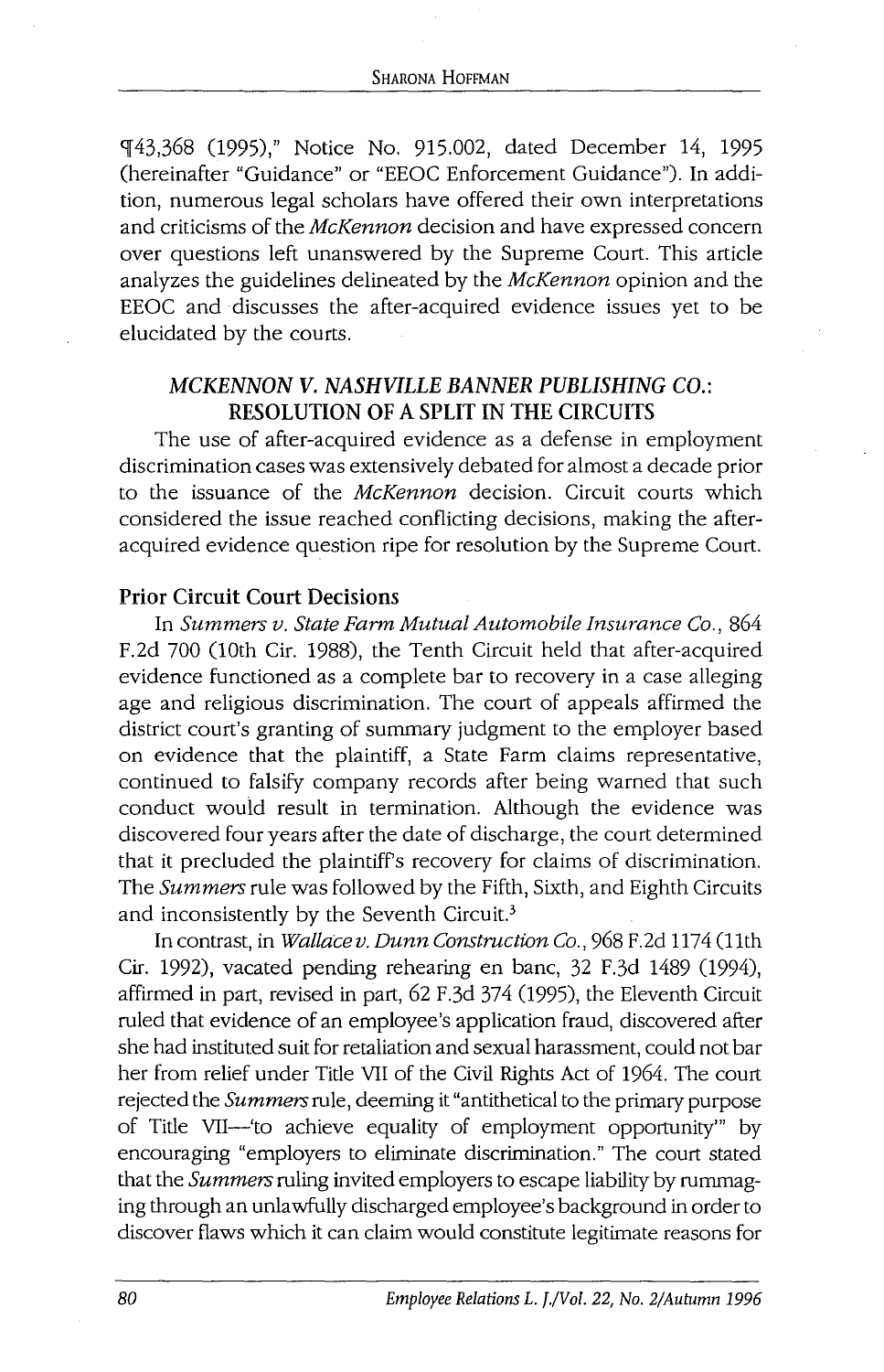discharge. The *Wallace* approach was followed by the Third Circuit and at times by the Seventh Circuit, which itself issued contradictory rulings regarding after-acquired evidence.4

# **Facts and Holding of** *McKennon*

In 1995, in *McKennon v. Nashville Banner Publishing Co.* the Supreme Court resolved the split, essentially adopting the *Wallace*  approach. The case involved an age discrimination claim brought by a 62 year-old woman who had worked for Nashville Banner Publishing Company for 30 years before being discharged, purportedly as part of a reduction-in-force. During her deposition, McKennon admitted that prior to being terminated, she had copied and removed from the defendant's headquarters several confidential financial documents because she wanted "insurance" and "protection" once she became concerned that "she was about to be fired because of her age." When it learned of the misconduct, the defendant sent McKennon a letter informing her that she had violated her job responsibilities and advising her that had it learned of her misconduct while she was still employed, it would have terminated her immediately as a consequence of her actions.

For purposes of summary judgment, the employer conceded that it had discriminated against McKennon but argued that McKennon was entitled to no relief due to her misconduct. In a unanimous opinion, the Supreme Court held that after-acquired evidence cannot insulate an employer from liability for violation of the Age Discrimination in Employment Act (ADEA). The Court noted that the ADEA and Title VII seek to achieve "the elimination of discrimination in the workplace" by serving as mechanisms of deterrence and by creating a right of action for victims of discrimination by which they can obtain redress for wrongs suffered in violation of the law. The Justices concluded that "[i]t would not accord with this scheme if after-acquired evidence of wrongdoing that would have resulted in termination operates, in every instance, to bar all relief for an earlier violation of the Act."

Under the *McKennon* ruling, however, the employee's misconduct is relevant to the formulation of the remedy to be awarded in each case. The Court stated that it was sensitive to the "employer's legitimate concerns" and the "lawful prerogatives of the employer in the usual course of its business." It thus deemed it appropriate to consider the employee's wrongdoing in determining the extent of the complainant's remedy even if the misconduct is unearthed only in the course of discovery in a discrimination action and would have remained undetected absent the lawsuit.

The Court ruled that an employer that seeks to rely on after-acquired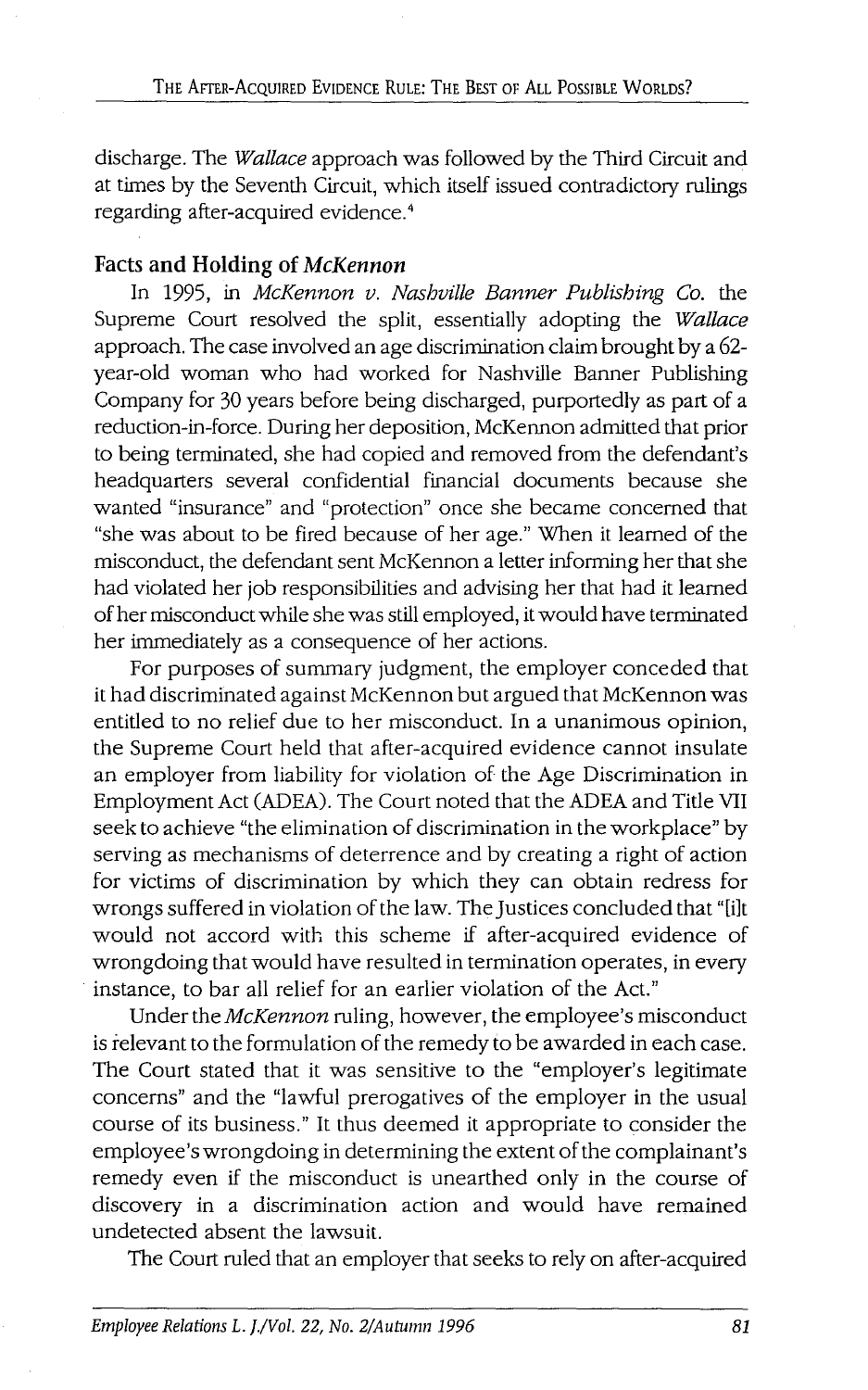evidence must establish that the wrongdoing was so severe that the employee would in fact have been terminated due solely to the misconduct had the employer been aware of it. Once the certainty of a discharge has been established, however, neither reinstatement nor front pay constitutes an appropriate remedy. In fact, it would be illogical to order reinstatement of an individual whom the employer could lawfully fire immediately upon the commencement of his re-employment due to prior misconduct. Furthermore, the Court instructed that back pay should be calculated "from the date of the unlawful discharge to the date the new information was discovered." The Court added, however, that courts may also consider "extraordinary equitable circumstances that affect the legitimate interests of either party," thus declining to create an unyieldingly rigid rule but leaving unanswered questions regarding the nature of the egregious circumstances which would justify a deviation from its general standard.

The Court acknowledged that defendants may have an incentive to engage in extensive discovery into the former employee's background and job performance in order to resist claims brought under the ADEA. Such discovery would seek solely to unearth instances of prior employee misconduct that would limit liability with respect to the plaintiffs ADEA claim. Nevertheless, the Court concluded that the threats of attorney fees and Rule 11 sanctions will be sufficient to deter most discovery abuses.

#### The Unclean Hands Defense

It is significant to note that the Court explicitly rejected the "unclean hands defense" for after-acquired evidence cases involving employment discrimination claims. The clean hands doctrine proposes that equity will not grant relief to a party who, "in his prior conduct has violated conscience or good faith or other equitable principle."5 The Court rejected the unclean hands defense based on the fact that the case, although a private suit, involved "important public purposes" and, as an action brought under a federal antidiscrimination statute, implicated congressional authorization of "broad equitable relief to serve important national policies."

One commentator notes several additional reasons for the rejection of the unclean hands defense.<sup>6</sup> She notes that the application of the unclean hands defense in employment discrimination cases would result in inequity in most cases. The previously undiscovered employee misconduct generally causes the employer little if any damage. In McKennon the harm consisted of limited financial and personnel information being revealed to an employee's husband. In cases of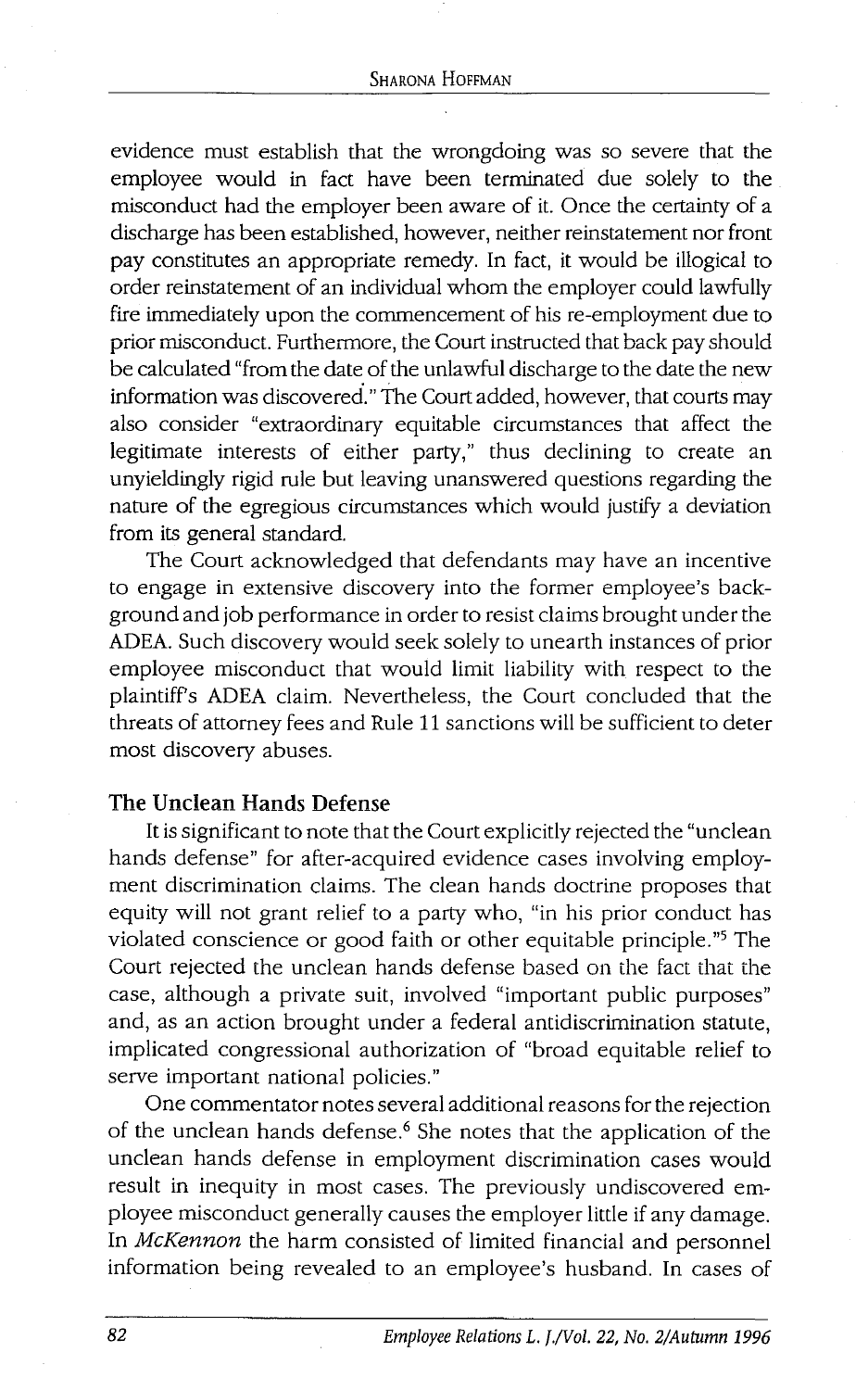falsification of a detail on the employee's resume, the employer often suffers no injury whatsoever. By contrast, the victim of discrimination suffers significant psychological and financial injury due to the loss of the job, income, benefits, reputation, dignity, and sense of self-worth?

Furthermore, courts have imposed a "same transaction" limitation, requiring that the conduct giving rise to the defense of unclean hands be connected to the controversy at issue.<sup>8</sup> Thus, if "the right claimed in the suit did not accrue because of [the misconduct], the misconduct will be held to be collateral and not to defeat the right to affirmative relief."<sup>9</sup> In employment discrimination cases involving after-acquired evidence, the victim's right to recovery for the employer's discrimination does not arise from the employee's wrongdoing, which often precedes the unlawful adverse employment decision by years if not decades. By definition, the employer's decision is made without knowledge of or regard to the employee's misconduct, which is discovered only after the fact. Thus, for a multitude of reasons the clean hands doctrine cannot be utilized by defendants in after-acquired evidence cases related to employment discrimination claims.

# FURTHER ANALYSIS BY THE EEOC, THE COURTS, AND LEGAL SCHOLARS

The *McKennon* decision provided much-needed guidance as to the remedies available to plaintiffs in after-acquired evidence cases. Nevertheless, the Court left several significant questions unanswered. These questions include the following: (1) To which antidiscrimination statutes does the McKennon standard apply? (2) What is the employer's standard of proof with respect to after-acquired evidence? (3) To what extent, if any, should compensatory damages, punitive damages, liquidated damages, and attorney's fees be limited in after-acquired evidence cases? (4) Which conditions constitute "extraordinary equitable circumstances" that may alter the scope of relief under the McKennon standard? Detailed answers to most of these questions are contained in EEOC Guidance published in December 1995. In addition, several court decisions and legal commentaries provide further insight into the after-acquired evidence defense.

# To Which Antidiscrimination Statutes Does the *McKennon* Decision Apply?

The McKennon decision applied explicitly only to after-acquired evidence in ADEA cases. The Supreme Court noted, however, that the "ADEA is but part of a wider statutory scheme to protect employees in the workplace nationwide." It cited Title VII of the Civil Rights Act of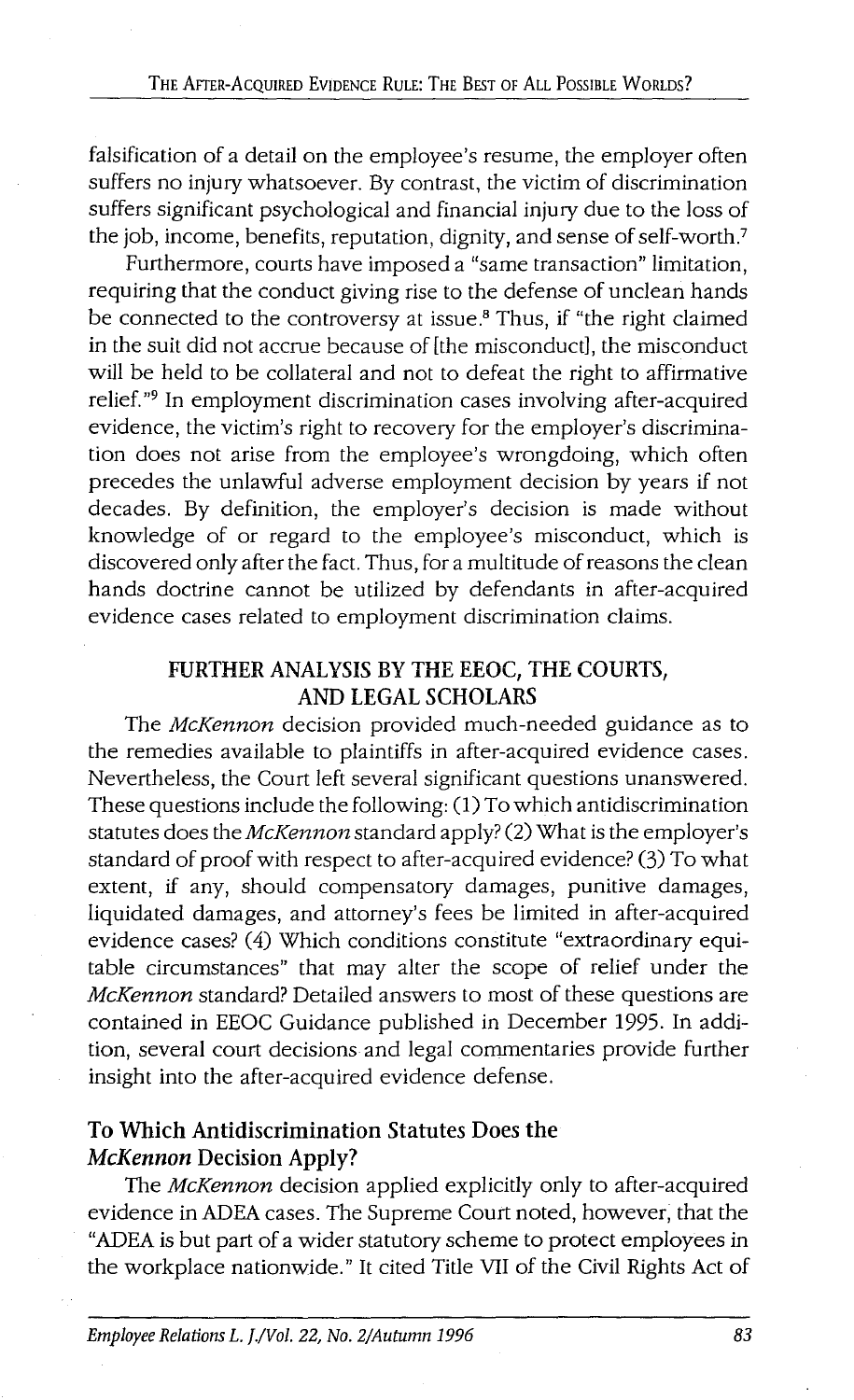1964, the Americans with Disabilities Act of 1990 (ADA), the National Labor Relations Act (NLRA), and the Equal Pay Act of 1963 as additional statutes which prohibit discrimination in the workplace.

Based on this statement, the EEOC determined that the principles articulated in the *McKennon* decision are applicable in Title VII and ADA cases. In addition, the Tenth Circuit, in *Wallacev. Dunn Construction Co., Inc.,* 62 F.3d 374 (11th Cir. 1995), concluded, based on the above-cited Supreme Court language, "that the holding of *McKennon* is applicable to claims brought under Title VII and the Equal Pay Act." It is thus extremely unlikely that employers will be able to utilize after-acquired evidence to defeat non-age employment discrimination claims by arguing that the *McKennon* decision is limited only to ADEA cases.

#### **The Employer's Standard of Proof**

The Supreme Court established that an employer that seeks to utilize after-acquired evidence to limit the remedy in a particular case "must first establish that the wrongdoing was of such severity that the employee in fact would have been terminated on those grounds alone if the employer had known of it at the time of the discharge." This standard was elucidated by the Ninth Circuit in *McDonnell Douglas Helicopter Co. v. O'Day,* 79 F.3d 756 (9th Cir. 1996). The court held that an employer must "prove by a preponderance of the evidence that it would have fired the employee for that misconduct." It explicitly rejected the plaintiffs contention that the employer should be required to meet a higher burden of proof, that is, to prove by "clear and convincing evidence" that the individual would have been terminated.

The EEOC Enforcement Guidance grapples with the issue of how an employer might prove that it would have terminated the employee solely because of the misconduct in question. The clearest scenario, of course, is one in which other employees have committed the identical wrongdoing. In such cases the employer's reaction to the other incidents can be examined to determine how it would have responded to the plaintiffs misconduct. 10 Thus, if the employer had not terminated other employees who engaged in behavior identical to that in question, the employer could not utilize the after-acquired evidence to curtail back pay or eliminate other forms of relief.

The case is far more difficult if the employer has no prior experience with the misconduct at issue. In such instances, the EEOC suggests that the following three factors be considered: (1) whether the misconduct is criminal in nature; (2) whether the employee's behavior compromised the integrity of the employer's business, such as via divulgence of trade secrets or other confidential information; or (3)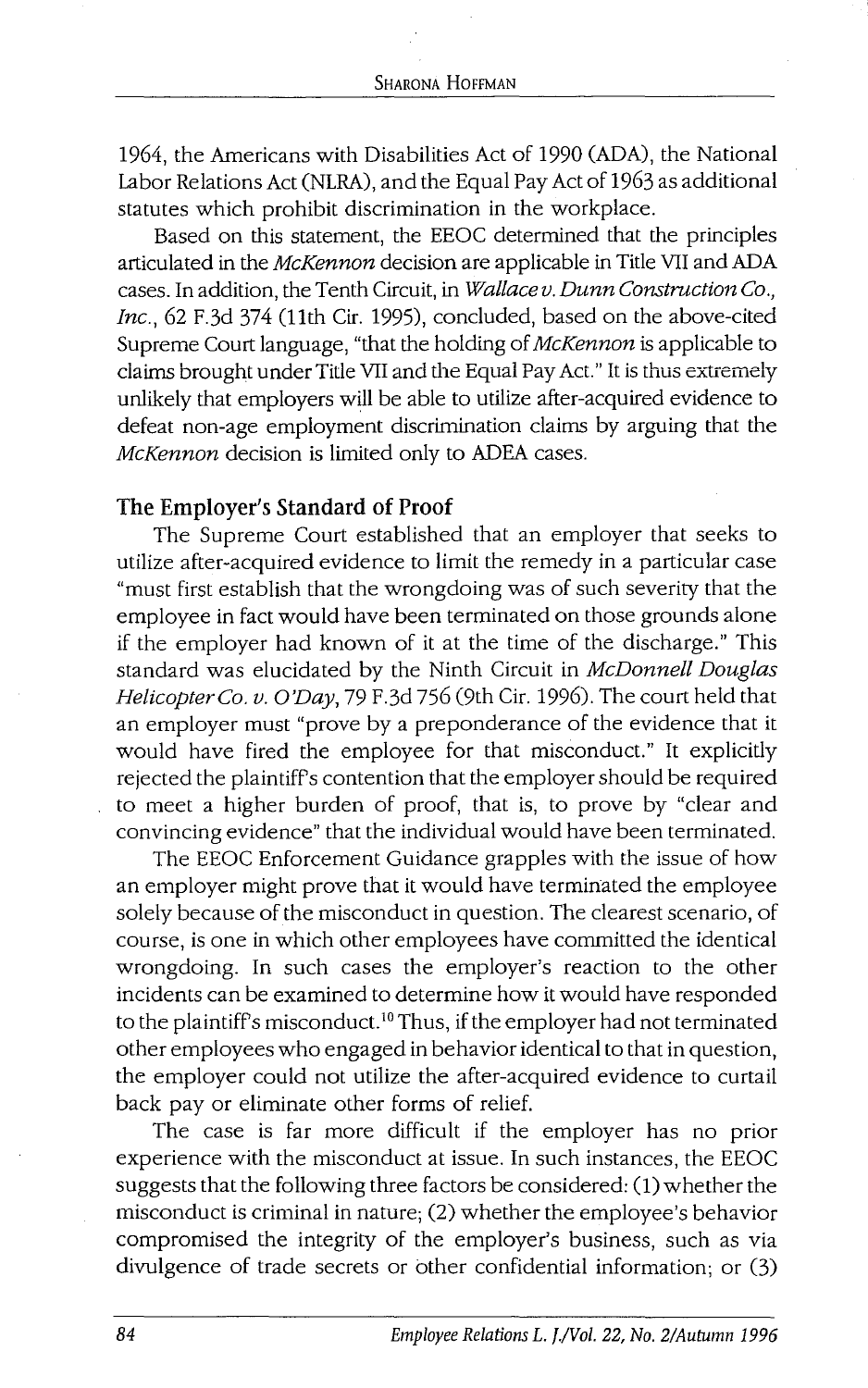whether the adverse employment action appears reasonable and justifiable in light of the employee's misconduct. In addition, the court might determine whether the employer has ever stated that the conduct in question will lead to termination in its employee handbook, in a policy memorandum, or in an orientation or other training session.

The misconduct in *McKennon* occurred during the plaintiff's employment. Commonly, however, the after-acquired evidence consists of a misrepresentation on the employee's resume or application form, which the employer discovers after it begins investigating the individual's background in the face of a discrimination claim. <sup>11</sup>One might ask whether in such cases the employer should be required to prove that the employee would have been fired upon discovery of the misrepresentation during his or her employment or whether the employer need prove only that the employee would not have been hired if the misstatement had been discovered prior to commencement of the employment.

The Fifth Circuit provided an answer to this question in a case entitled *Shattuck v. Kinetic Concepts, Inc.,* 49 F.3d 1106 (5th Cir. 1995), which involved an employee who had stated in his application that he was a college graduate, but was found on the eve of trial to have completed less than a year of college work. The court ruled that "the pertinent inquiry, except in refusal-to-hire cases, is whether the employee would have been fired upon discovery of the wrongdoing, not whether he would have been hired in the first instance." The EEOC Enforcement Guidance adopted the Fifth Circuit rule, adding that logically, in discriminatory refusal-to-hire cases, the pertinent question is whether the employer would have actually rejected the candidate had it been aware of the subsequently discovered evidence during the application process. Since the plaintiff in a discriminatory failure-to-hire case never began working for the employer, the question of whether he would have been terminated had he become an employee is irrelevant.

The distinction between the two inquiries is a significant one. The Fifth Circuit in *Shattuck* reasoned that an employer may retain an employee who has performed successfully even though the employee does not have the qualifications claimed in his application materials. Thus, an employee guilty of application fraud might be forgiven for the wrongdoing once he proves himself to be a valuable performer and after the employer has invested substantial resources in training him, even though he would not have been initially hired had his misrepresentation been discovered during the application process. In such instances, the employer suffers no injury as a result of the employee wrongdoing, and equity would not be served by limiting recovery for an unlawful act of discrimination on the part of the employer.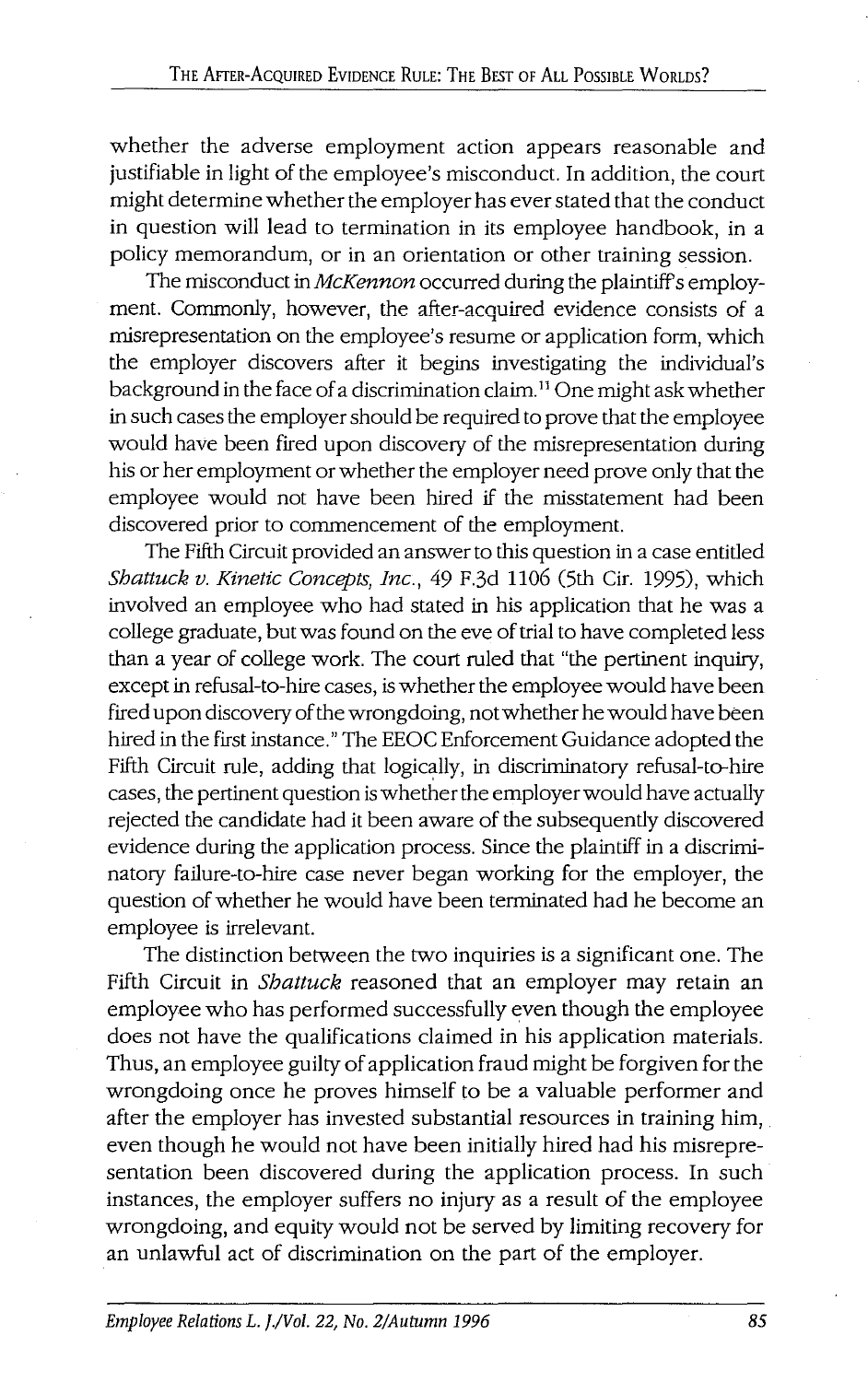Furthermore, it is reasonable to impose upon the employer a high burden of proof in an application fraud case since employers have the opportunity to conduct background checks regarding their applicants and to call references to verify information contained in the employment application. In fact, it may be disingenuous for an employer that was lax and did not investigate the applicant's history at the time of hire to claim that it is so offended by the misrepresentation that it would have fired the employee for the wrongdoing and should benefit from the after-acquired evidence rule.

#### **Compensatory Damages**

The McKennon Court determined that in after-acquired evidence cases, back pay will be limited to that which accrued between the date of the discriminatory termination and the date of discovery of the employee's wrongdoing. The Court, however, did not reach the issue of the availability of compensatory and punitive damages in after-acquired evidence cases. The EEOC, in its Guidance, advised that pecuniary compensatory damages, that is, damages representing out-of-pocket losses such as job search expenses, like back pay, stop accruing on the date the evidence of wrongdoing is discovered, if that misconduct would justify termination by the employer. The Guidance quotes the language of the McKennon Court, which emphasizes that the "object of compensation is to restore the employee to the position he or she would have been in absent the discrimination" without ignoring "the lawful prerogatives of the employer in the usual course of its business. "12 Curtailing pecuniary compensatory damages at the time of discovery of the misconduct is sensible since at that time the employee would have been terminated in any case and would have begun accruing the expenses in question regardless of the discrimination.

In contrast, the EEOC has concluded that nonpecuniary compensatory damages, those designed to compensate the victim of discrimination for emotional harm, are unaffected by the discovery of afteracquired evidence. In McKennon the Supreme Court emphasized that remedies in after-acquired evidence cases should be limited not in order to punish the employee, but rather out of consideration for the valid business concerns of the employer. The EEOC Guidance notes that "no legitimate business prerogatives are served by exonerating a proven discriminator from paying the full cost of the emotional damage caused by the discrimination."<sup>13</sup> Nonpecuniary compensatory damages, provided by the Civil Rights Act of 1991, are designed to compensate the victim for emotional distress suffered because of the discrimination itself. 14 Consequently, the employee should be entitled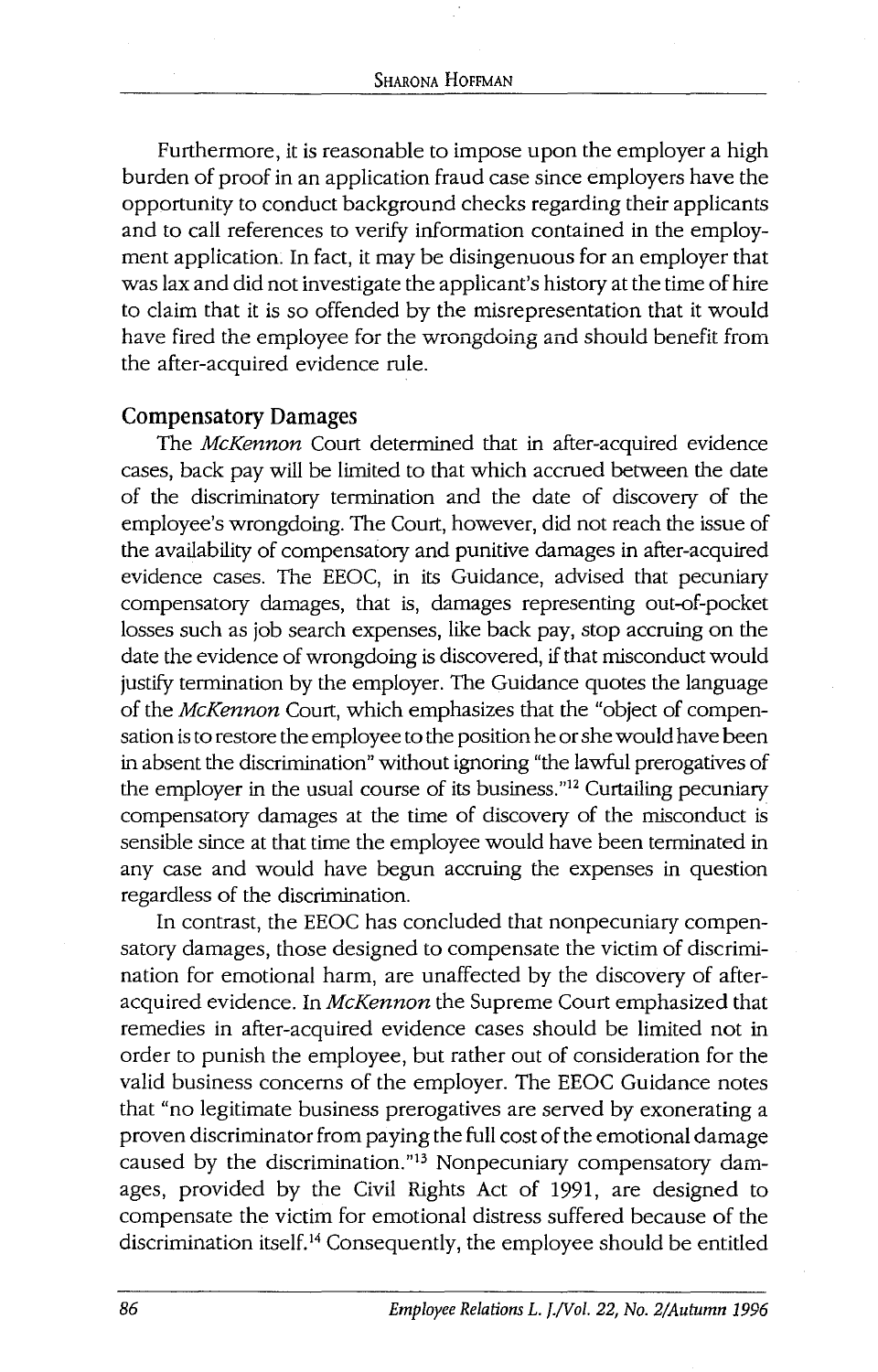to the full extent of proven damages. caused by the humiliation and degradation of discrimination, even if he or she would have been terminated for other reasons. On the other hand, the employee could be denied compensatory damages for emotional distress suffered after the date of discovery of the prior misconduct if the distress is linked not to the fact of discrimination but rather to the condition of unemployment, which presumably would have occurred regardless of the employer's unlawful decision.

#### Punitive Damages

Punitive damages are appropriate when a plaintiff proves that the employer engaged in discrimination "with malice or with reckless indifference to the federally protected rights of an aggrieved individual."15 The EEOC has determined that punitive damages, like nonpecuniary compensatory damages, are unaffected by the discovery of after-acquired evidence that would justify termination. The EEOC's Guidance notes that in *Russell v. Microdyne,* 65 F.3d 1229 (4th Cir. 1995), the Fourth Circuit indicated without discussion that the date of discovery of the employee's wrongdoing would limit not only back pay but also all compensatory and punitive damages. The EEOC Enforcement Guidance explicitly rejected the *Microdyne* court's decision. With respect to punitive damages, the Guidance asserts that "[i]t is the employer's motivation at the time of the discriminatory conduct that is relevant in determining the propriety of punitive damages."16

The purpose of punitive damages is to punish the defendant for its unlawful conduct and to deter other employers from behaving similarly.<sup>17</sup> In after-acquired evidence cases, the employer is ignorant of the misconduct at the time it perpetrates the discriminatory employment decision. Consequently, limiting punitive damages due to the belated discovery of employee wrongdoing would be inconsistent with the goals of deterrence and retribution.<sup>18</sup>

It must be recalled that back pay in after-acquired evidence cases may be very limited due to the discovery of the evidence of wrongdoing very soon after the date of the discriminatory discharge and that reinstatement and front pay are always excluded.19 In light of these restrictions, some commentators have noted that discrimination cases involving after-acquired evidence issues may not be economically viable unless the plaintiff can recover substantial compensatory and punitive damages. Victims of discrimination may hesitate to file charges of discrimination with the EEOC or to bring suit if their recovery will be limited to a minimal amount of back pay and declaratory relief. Thus, employers that violate federal antidiscrimina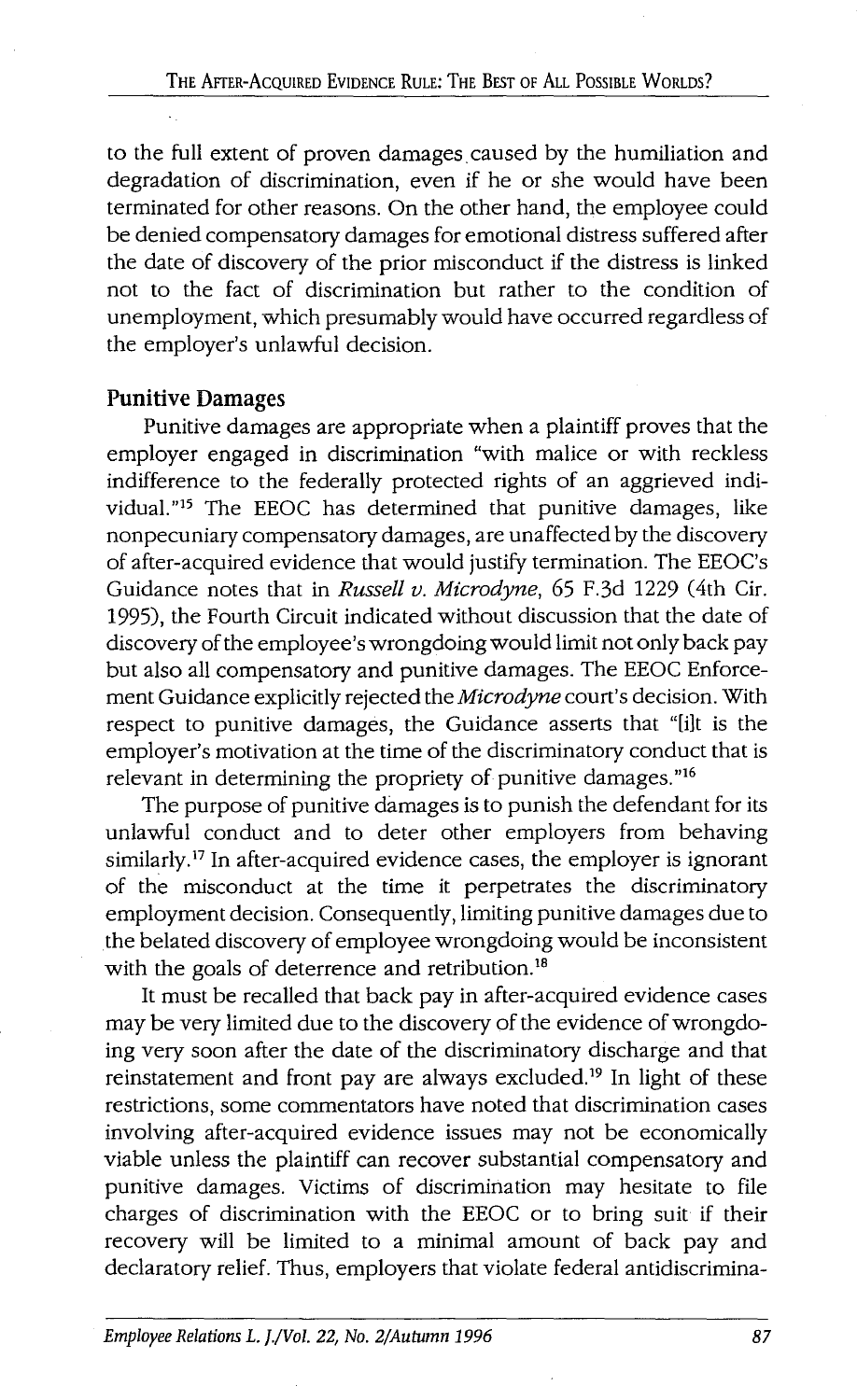tion laws would not be prosecuted and the policy goals of these statutes would be undermined.<sup>20</sup>

## **Liquidated Damages**

Liquidated damages are available under the Age Discrimination in Employment Act in cases of "willful violations" of the Act. 21 Liquidated damages are intended to be punitive in nature<sup>22</sup> and are limited to an amount equal to the employee's lost wages.<sup>23</sup> Similarly, liquidated damages are available under the Equal Pay Act in an amount equal to the employee's unpaid compensation. 24 Under the Equal Pay Act, liquidated damages are mandatory once a violation is found by the court unless "the employer shows to the satisfaction of the court that the act or omission giving rise to such action was in good faith and that he had reasonable grounds for believing that his act or omission was not a violation" of law.25

The EEOC Guidance provides that liquidated damages are available in age discrimination and Equal Pay Act cases even where afteracquired evidence of employee misconduct which would justify termination is found. Since liquidated damages are punitive in nature, their award is justified by the same rationale that applies to punitive damages, discussed above. The employer's motive in after-acquired evidence cases is in fact discriminatory since the proof of prior employee misconduct is a windfall, obtained by the employer only after the unlawful adverse employment decision is made. Thus, the employer should be punished via the imposition of liquidated damages for conduct which violates the federal antidiscrimination statutes.

Nevertheless, since liquidated damages are limited to an amount equal to that of the lost wages recovered by the victim of discrimination, these damages are significantly affected by the McKennon decision. Liquidated damages will be limited to the back pay accrued by the employee between the date of the adverse employment action and the date upon which the evidence of misconduct was discovered.

#### **Attorney Fees**

The EEOC Guidance does not address the issue of attorney fees, presumably because, as a federal governmental agency, the EEOC cannot recover such fees.<sup>26</sup> The McKennon decision explicitly states that attorney fees are available in after-acquired evidence cases, stating that "the authority of the courts to award attorney's fees, mandated under the statute, 29 U.S.C.  $\mathcal{N}$  216(b), 626(b) . . . will deter most [discovery] abuses." A question remains, however, as to whether attorney fees should be reduced if the employer is able to prove that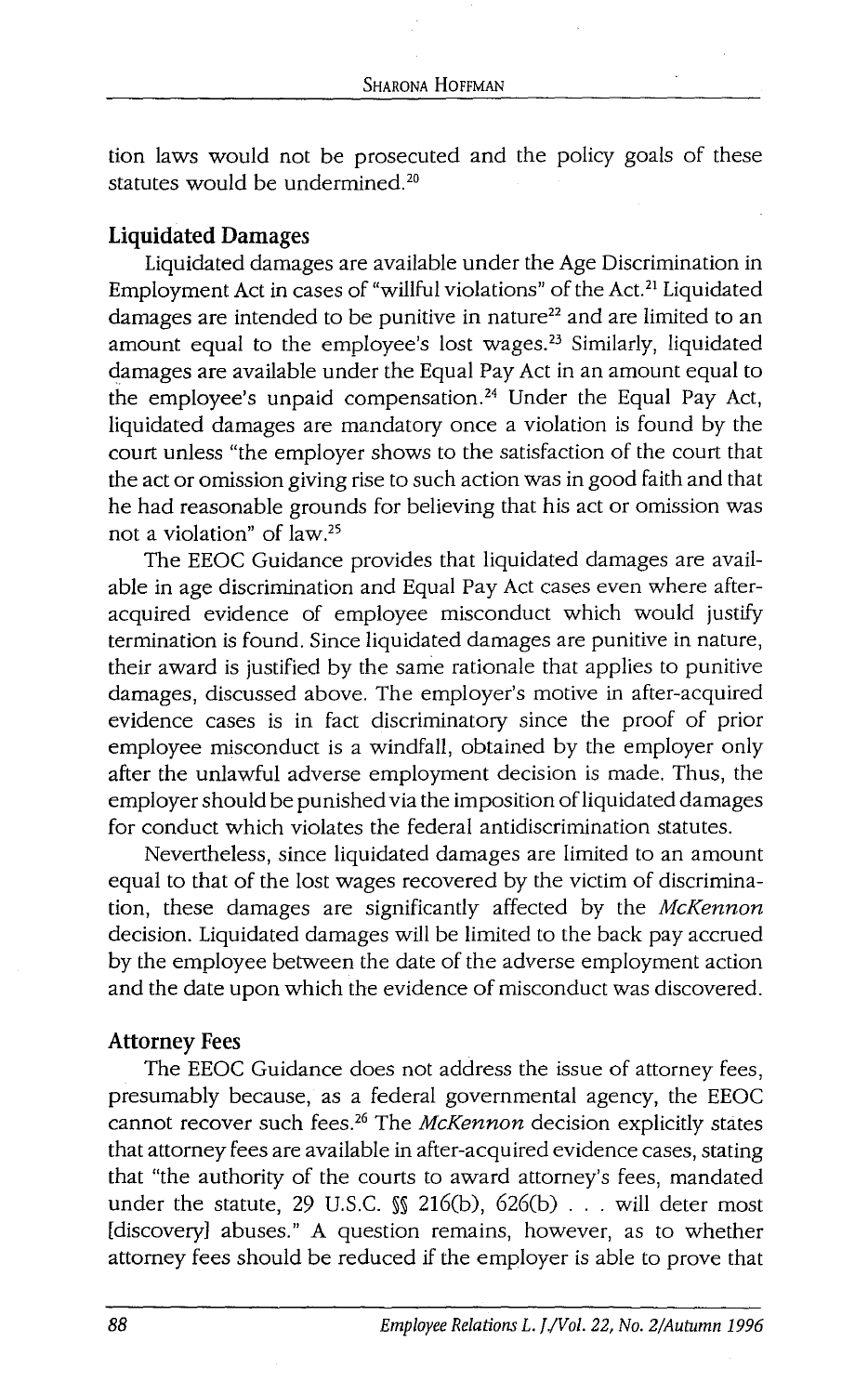it would have terminated the employee due to the subsequently discovered wrongdoing.

In *Kristufek v. Hussmann Foodservice Co., Toastmaster Division,* 985 F.2d 364 (7th Cir. 1993), a Seventh Circuit case which *precededMcKennon*  but is consistent with its ruling, the court indicated that a portion of the attorney fees awarded below must be deducted to reflect the time after the discovery of the plaintiff's falsification of his educational qualifications. This standard, however, seems unfair and contrary to the purpose of the federal antidiscrimination statutes. In many cases, evidence of misconduct may be discovered very soon after a charge of discrimination is filed with the EEOC, $^{27}$  when the employer conducts a thorough investigation of the employee and his or her background in order to defend itself against the allegations. Many employees do not hire attorneys until their cases are ready for litigation, after the EEOC has completed its processing of the charge of discrimination and the evidence of the employee's tainted history has been unearthed.

In the alternative, employers may discover the after-acquired evidence very soon after the hiring of the attorney, during the plaintiff's deposition early in discovery. In such cases, under the *Kristufek* rule, the attorney would be entitled to little if any attorney fees. As a result, plaintiffs would be discouraged from filing meritorious discrimination claims, and the congressional objective of eliminating discriminatory employment practices would be thwarted.

Furthermore, as one commentator has argued, discrimination suits are filed first and foremost in order to prove employer liability.28 The after-acquired evidence defense is merely an affirmative defense. The need to prove liability does not disappear once after-acquired evidence is discovered since the case is not subject to dismissal at that point and the victim of discrimination may still be entitled to a substantial recovery. Consequently, attorney fees should not be curtailed at the time the evidence of misconduct is discovered.

In an after-acquired case, however, it may be reasonable to disallow the award of attorney fees for time devoted to the issue of after-acquired evidence and to unsuccessfully resisting a reduction of the recovery due to the employer's affirmative defense. Attorney fees are awarded to the prevailing party in appropriate cases.29 Since the plaintiff in such cases does not prevail with respect to the afteracquired evidence issue, the plaintiff should not be awarded fees related to that defense.

In *Hensley v. Eckerhart,* 461 U.S. 424 (1983), the Supreme Court determined that where a plaintiff has achieved only limited success, the award of attorney fees for all hours spent by the attorney on the litigation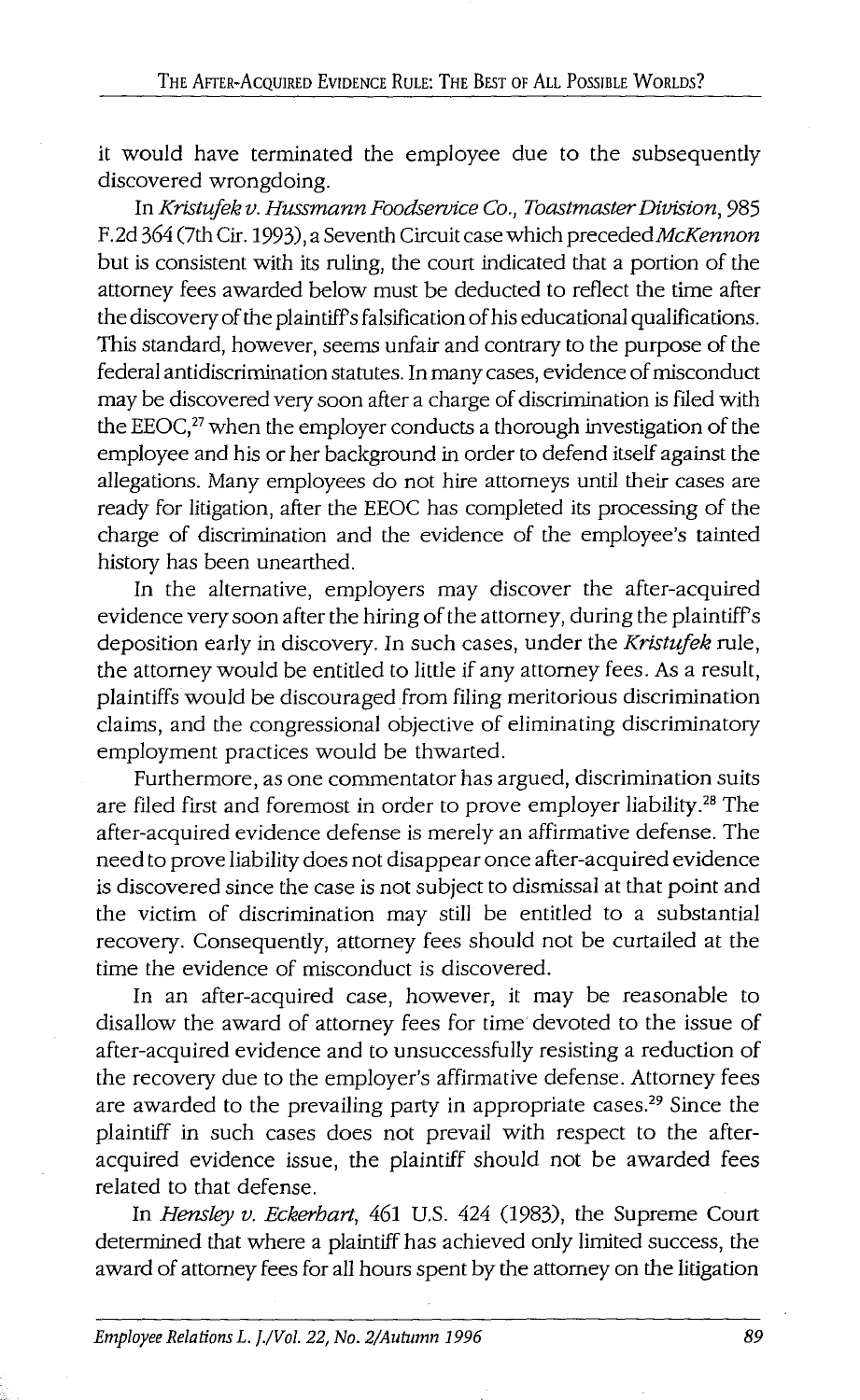may be excessive. The Supreme Court instructed that "[t]he district court may attempt to identify specific hours that should be eliminated, or it may simply reduce the award to account for the limited success." Eliminating hours expended on an unsuccessful attempt to disprove the employer's after-acquired evidence defense would be consistent with the Supreme Court's approach. Under this standard, attorneys would be required to maintain records as to whether their work was related to issues of liability and allowable damages or issues of after-acquired evidence.

# **Extraordinary Equitable Circumstances That May Alter the Scope of Relief**

In the McKennon opinion, the Supreme Court instructed that "[i]n determining the appropriate order for relief, the court can consider taking into further account extraordinary equitable circumstances that affect the legitimate interests of either party." The Court thus suggested that in unusual circumstances courts may deviate from the McKennon guidelines as to relief but did not provide any guidance as to what events would constitute such extraordinary circumstances.

The EEOC Guidance provides that additional relief is warranted when the after-acquired evidence is unearthed during a retaliatory investigation by the employer after a charge of discrimination is filed with the EEOC. In some instances, an employer may launch an extensive investigation into the employee's background not in order to verify the truth or falsehood of the complainant's allegations, but specifically in order to uncover derogatory information about the employee or to discourage other employees from filing charges of discrimination in the future. Since retaliation is itself unlawful under the federal antidiscrimination laws, 30 the employer should not benefit from its retaliatory conduct by enjoying a reduction in the back pay owed to the victim of discrimination. The EEOC Guidance states that where an employer commences a retaliatory background check with respect to the employee during an investigation of a charge of discrimination, back pay should be extended to the date the complaint is resolved.

The EEOC Guidance has been criticized by some plaintiff's attorneys as being too lax and unduly generous to employers.<sup>31</sup> Civil rights attorneys have emphasized that the EEOC's rule is limited to retaliatory investigations conducted during the administrative process, before suit has been filed in court. The EEOC has not stated that back pay should be extended in cases of exceptionally aggressive and abusive discovery during litigation. Plaintiffs' attorneys have suggested that "[u]sing an imprudent private investigator, invading the plaintiff's privacy, bringing the plaintiff into disrepute among friends or acquain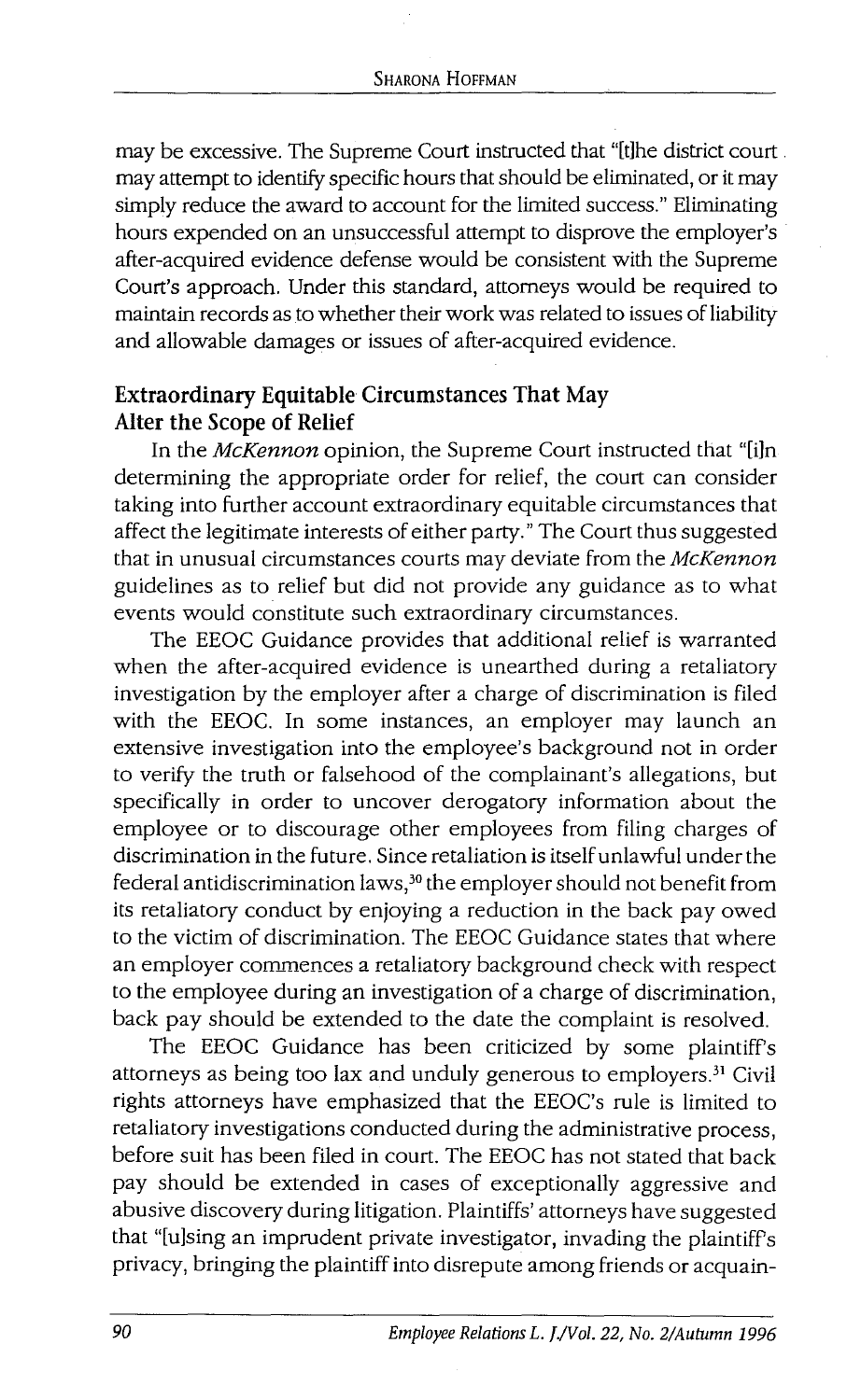tances, and similarly extreme steps,"<sup>32</sup> during discovery should also justify a deviation from the McKennon limitation on back pay damages.

Overzealous discovery practices, however, are unlikely to be considered "extraordinary equitable circumstances" by the courts. Discovery abuses can be addressed by the courts through a variety of channels including sanctions and protective orders. The extent and nature of discovery means are routinely challenged by the parties, particularly in discrimination cases involving highly personal and emotional issues. The Supreme Court itself in *McKennon* suggested that traditional means such as the award of attorney fees and Rule 11 sanctions be utilized to deter and punish inappropriate conduct during litigation. Consequently, the use of questionable discovery methods should not justify a deviation from the McKennon standard.

Employers are entitled to utilize after-acquired evidence to limit liability under McKennon and have a financial incentive to discover the evidence as quickly as possible. Moreover, in order to establish a valid defense to unlawful termination cases, employers often must examine questions regarding the employee's job performance and qualifications. The EEOC Guidance thus could not have meant to forbid the employer from conducting nonabusive and reasonable research into the employee's background during the EEOC's administrative process. Instead, the EEOC condemned retaliatory investigations commenced solely for the purpose of unearthing "derogatory" information which would serve only to embarrass the complaining party or which were designed to deter other employees from filing charges via harassment and ridicule of the individual in question. Such conduct by the employer during the EEOC's administrative process, which is not subject to constraint by the court since the case is not yet in litigation, may in extreme circumstances be deemed to justify an extension of the back pay award under the McKennon standard.

In addition, courts may consider the nature and severity of the discrimination itself in formulating the remedy in a particular case. In some instances the discriminatory termination may be accompanied by abusive conduct such as racial slurs or violence or the discharge may be designed maliciously to maximize harm to the victim, such as where an older worker is unlawfully terminated while the employer knows his or her spouse is severely ill and needs costly medical treatment. In such egregious cases courts may not allow employers to utilize afteracquired evidence to limit recovery.

#### **CONCLUSION**

In McKennon v. Nashville Banner Publishing Co. the Supreme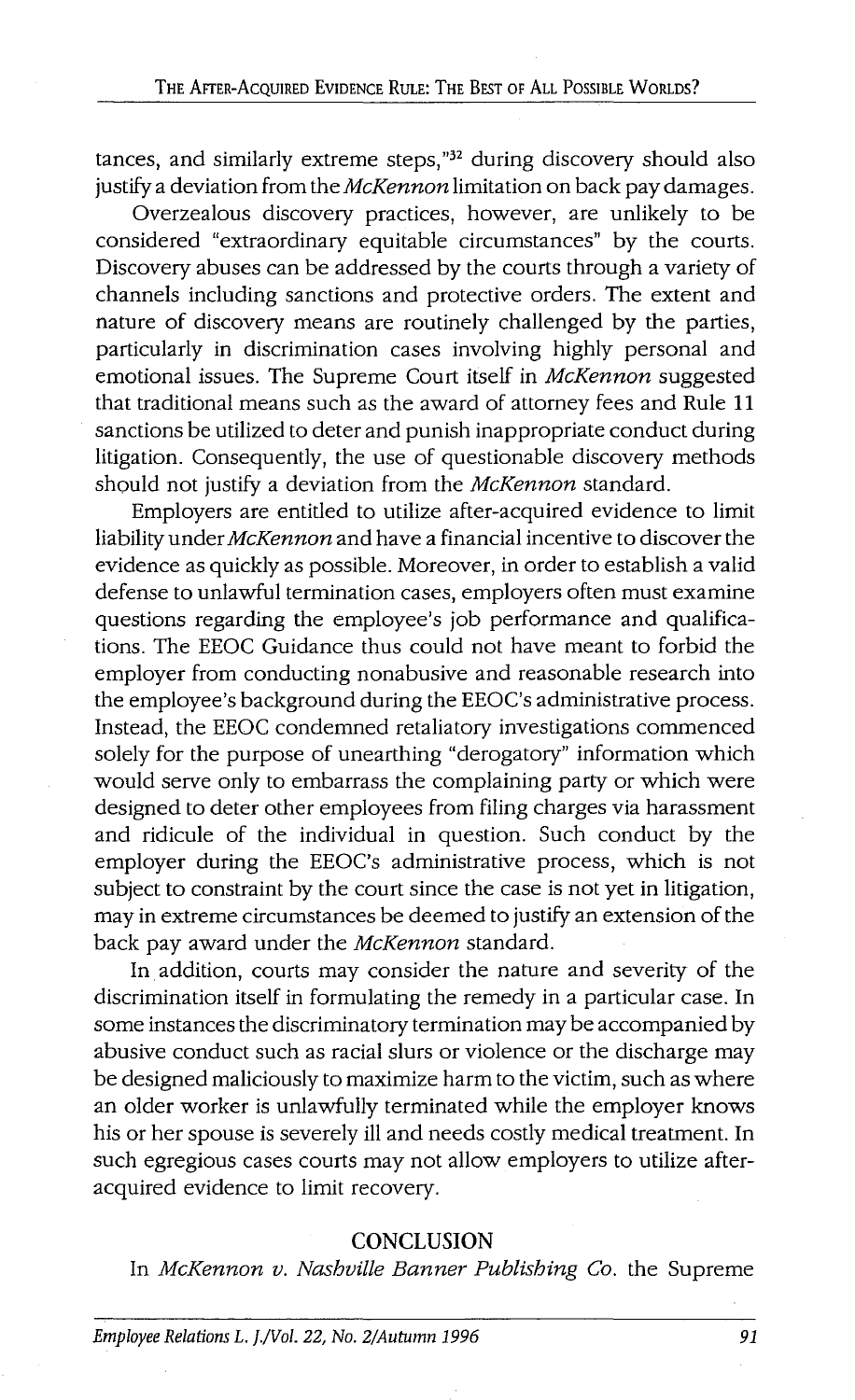Court delineated guidelines as to how after-acquired evidence affects the remedy available to the complaining party in cases where unlawful discrimination is proved but the employer discovers evidence of employee misconduct that was severe enough to justify the plaintiff's termination had it been previously known. The Court's ruling has been explicated in EEOC Guidance and by other commentators.

In cases where the employer can establish that it would in fact have terminated the employee for the misconduct, reinstatement and front pay awards are inappropriate. In general, back pay awards and pecuniary compensatory damages are limited to damages that accrued between the date of the unlawful discharge and the date of discovery of the wrongful conduct. Compensatory and punitive damages awards should not be reduced due to after-acquired evidence, and liquidated damages are by definition limited to the amount of back pay awarded. Attorney fees present the most difficult question, since they are discussed by neither the Supreme Court nor the EEOC Guidance. Attorney fees should probably be limited in after-acquired evidence cases to reflect the employee's failure to defeat the employer's affirmative defense and to avoid a limitation of the remedy.

The McKennon decision has been criticized as devaluing the employer's rights and the public's interest in deterring misconduct.<sup>33</sup> Commentators have utilized the example of convicted criminals who have omitted their convictions from application materials, thereby depriving employers of the opportunity to make informed hiring decisions.<sup>34</sup> Arguably, individuals who know they will be entitled to recovery if they become victims of discrimination may not be sufficiently deterred from attempting to gain access to the workplace by deceit.

The deterrence argument assumes, however, that employees or applicants commit the misconduct with the expectation that they will suffer discrimination in the future. This assumption is unrealistic since the likelihood that any particular individual will suffer employment discrimination and prevail in a court action is unpredictable and minute. An employee whose misconduct is undeterred by the fear of discovery, by the threat of criminal action, or by moral considerations, would certainly not be deterred by the remote chance that he or she will suffer discrimination in the future and be unable to obtain a complete recovery because of past wrongdoing.

Furthermore, as one commentator has suggested, employers that are injured by employee misconduct may file counterclaims against the employee, seeking their own relief.35 Thus, an employee who makes costly mistakes because he or she does not have the qualifications claimed on the resume or who violates company policy, thereby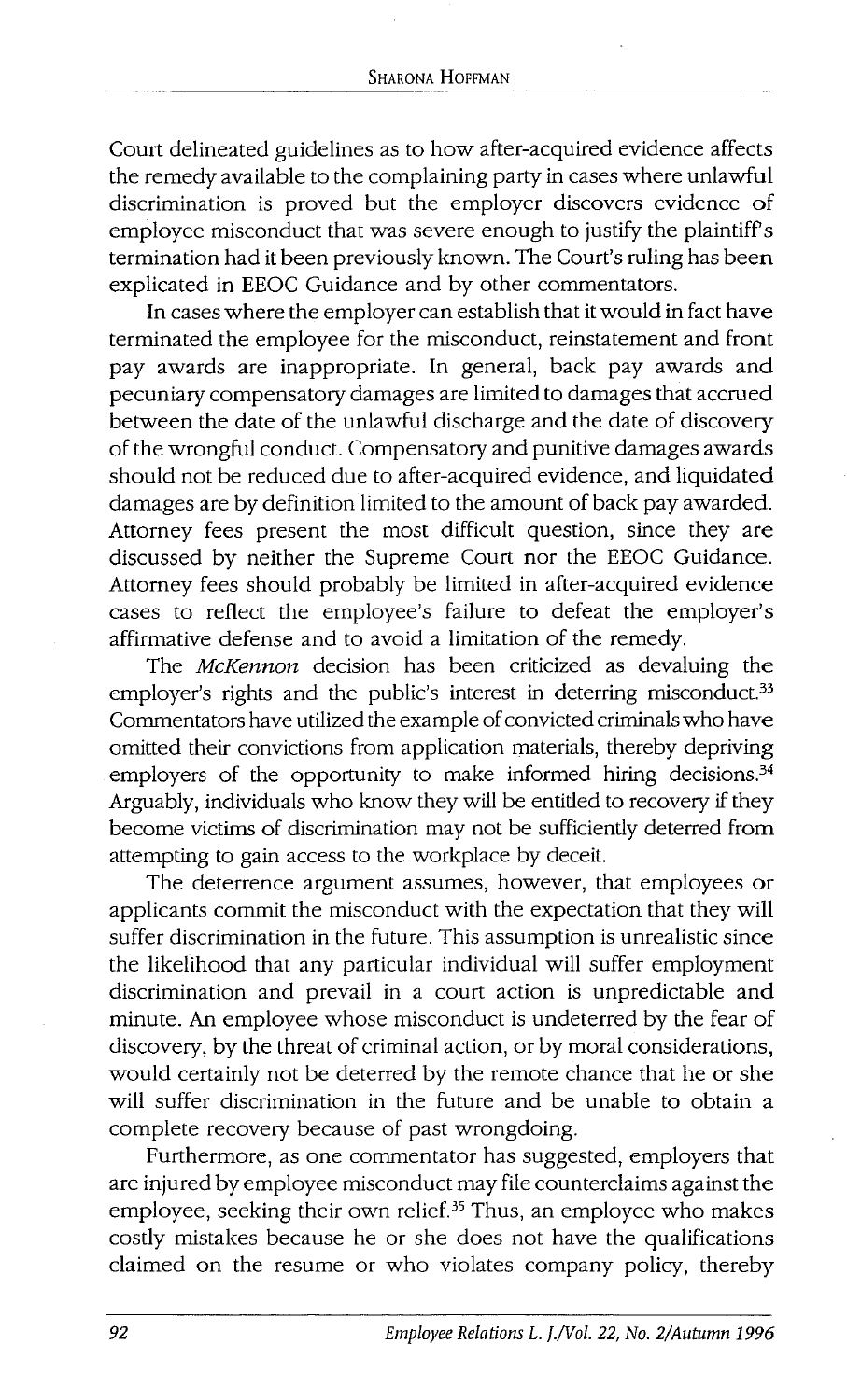injuring the employer, may be entitled to damages for discrimination but may also be liable to the employer for the wrongful conduct.

The McKennon opinion strives to structure guidelines for remedies that consider both the rights of employees to be free of discrimination and "the lawful prerogatives of the employer in the usual course of its business." Given the. complexity and the sensitive nature of the issues involved in after-acquired evidence cases, the Court offered an admirably balanced approach to resolving damages issues implicating the competing rights, concerns, and injuries of the parties in such cases. Nevertheless, certain ambiguities and questions remain concerning the McKennon standard, which will continue to evolve and crystallize as relevant cases come before the EEOC and the courts.

#### **NOTES**

1. *McKennon* (cited on p. 79).

2. *Summers* (cited on p. 80).

3. See *Redd v. Ftsher Controls,* 35 F.3d 561 (5th Cir. 1994); *johnson v. Honeywell InformationSys., Inc.,* 955 F.2d 409 (6th Cir. 1992); *Washington v. Lake County, Illinois,*  969 F.2d 250 (7th Cir. 1992); *Welch v. Liberty Mach. Works,* 23 F.3d 1403 (8th Cir. 1994). With respect to the Seventh Circuit, compare note 4 below.

4. *Mardell v. Harleysville Life Ins. Co.,* 31 F.3d 1221 (3rd Cir. 1994), vacated, 115 S. Ct. 1397 (1995), on remand, 65 F,3d 1072; *Smith v. General Scanning, Inc.,* 876 F.2d 1315 (7th Cir. 1989); *Krtstufek* (cited on p. 89).

5. *Black's* Law *Dictionary* 227 (5th ed. 1979), citing *Franklin v. Franklin,* 365 Mo. 442, 283 S.W.2d 483, 486 (1955). See also John N. Pomeroy, *A Treatise on Equity jurisprudence* §397 (Spencer W. Symons ed., 5th ed. 1941), cited in the *McKennon*  opinion, 115 S. Ct. at 885.

6. Elissa]. Preheim, Note, "Discrimination, Deceit, and Legal Decoys: The Diversion of After Acquired Evidence and the Focus Restored by *McKennon v. Nashville Banner Publishing Company,"* 71 *Ind. Lj.* 235 (1995).

7. Id. at 254.

8. Id. at 253, citing Henry L. McClintock, *McClintock on Equity* (2d ed. 1948) at 63, and Pomeroy, note 12 at §401.

9. Id., citing *McClintock* at 64.

10. Guidance at p. 4.

11. See *Wallace* (cited on p. 80); *Shattuck* (cited on p. 85).

12. Guidance at p. 7, quoting *McKennon,* 115 S. Ct. at 886.

13. Guidance at p. 8.

14. See Clark Boardman Callaghan, 3 *Employment Discrimination Coordinator*  9[9f44,402.3 and 44,402.3A (1995).

15. 42 USC §1981a(b)(l) (1994).

Employee Relations L. J./Vol. 22, No. 2/Autumn 1996 93